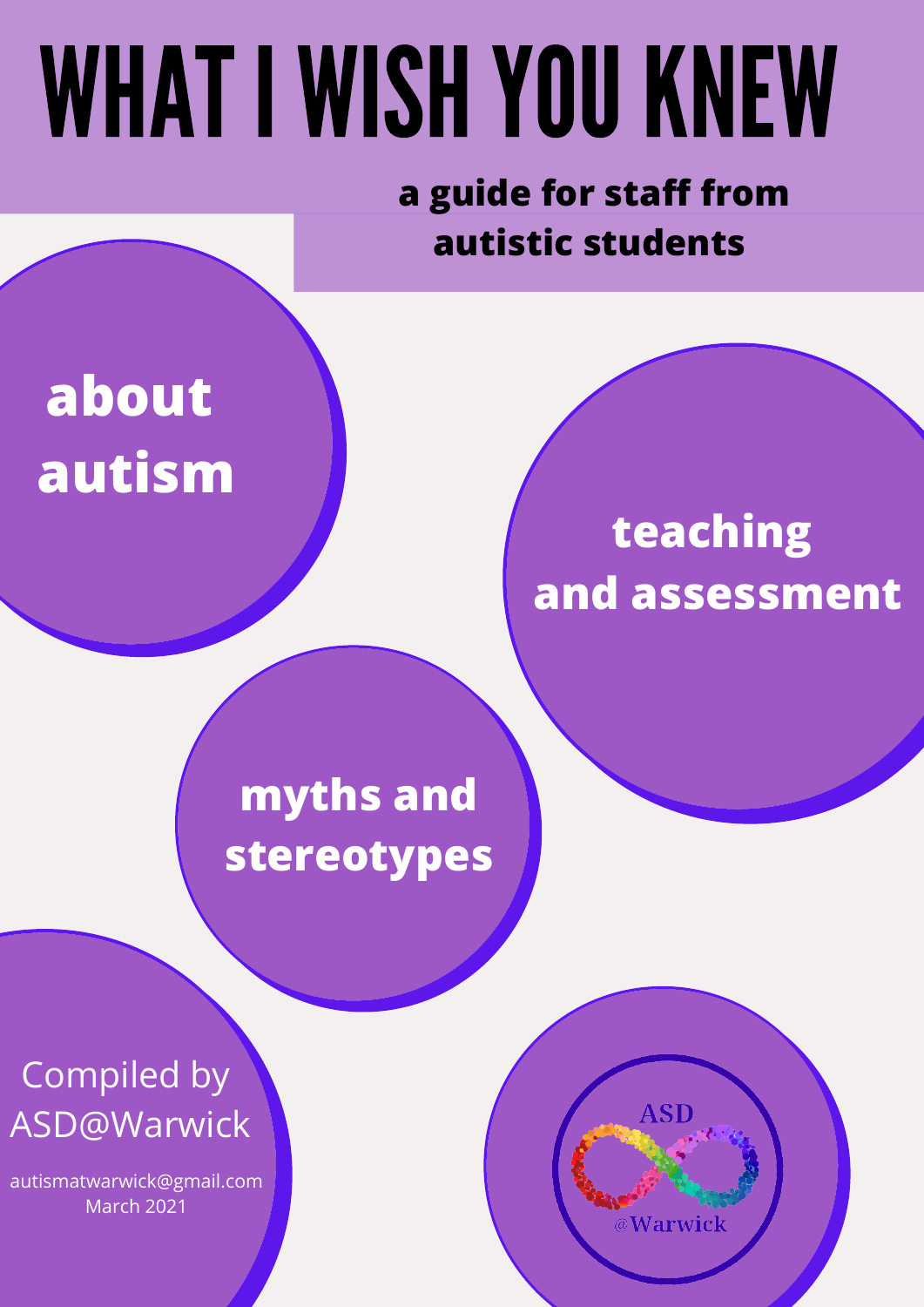# WHAT IS AUTISM?

**Autism is a lifelong condition/disability that impacts on how we see the world and interact with others. According to the National Autistic Society, one in a hundred people in the UK are on the autism spectrum.**

### **Sensory issues**

Sometimes echoey lecture halls, machinery noises in labs, even typing in computer rooms can be overwhelming for those of us with sensory issues. Please be patient with us, we may need to take breaks from the noises, wear headphones/ear defenders/earplugs, or do anything else that helps us cope. We're not trying to be disruptive, we're trying to cope in a world that isn't designed for us and our needs!

### **Social rules**

**A lot of the time, I'm awkward because I don't know/understand the unspoken "rules" of social interactions. Don't judge us for acting different from how "normal" people do, we're doing what we're most comfortable with.**

### **Masking**

**Masking means concealing our autistic behaviours to appear more neurotypical. It is exhausting and extremely stressful! But we often feel we have to do it because otherwise we'll be judged for our "weird" behaviours like stimming. University should be a safe space where we don't have to mask.**

### **What's it like to be autistic?**

**Being autistic is like everyone has a book on all the rules of how to act except you, but nobody will give you a copy or show you it, you're expected to have a copy and have read it already. None of the libraries or bookshops have this book, you can't find it anywhere, but you know it exists because how else would everyone know these rules? You know they're not telepathic, otherwise they'd understand how you struggle.**

**Being autistic sometimes feels like you're an alien, but you don't know how you're an alien because you were born here to 2 humans, you look like everyone else, the only thing that's different between you and the other people on Earth is how your brain works.**

### **Autistic women?**

Autistic women exist (hello!), and we don't always present our symptoms in the same way as AMAB (Assigned Male At Birth) people, but that doesn't make us any less autistic. It would be helpful to all of us for neurotypical folk to understand the different ways our autism can manifest.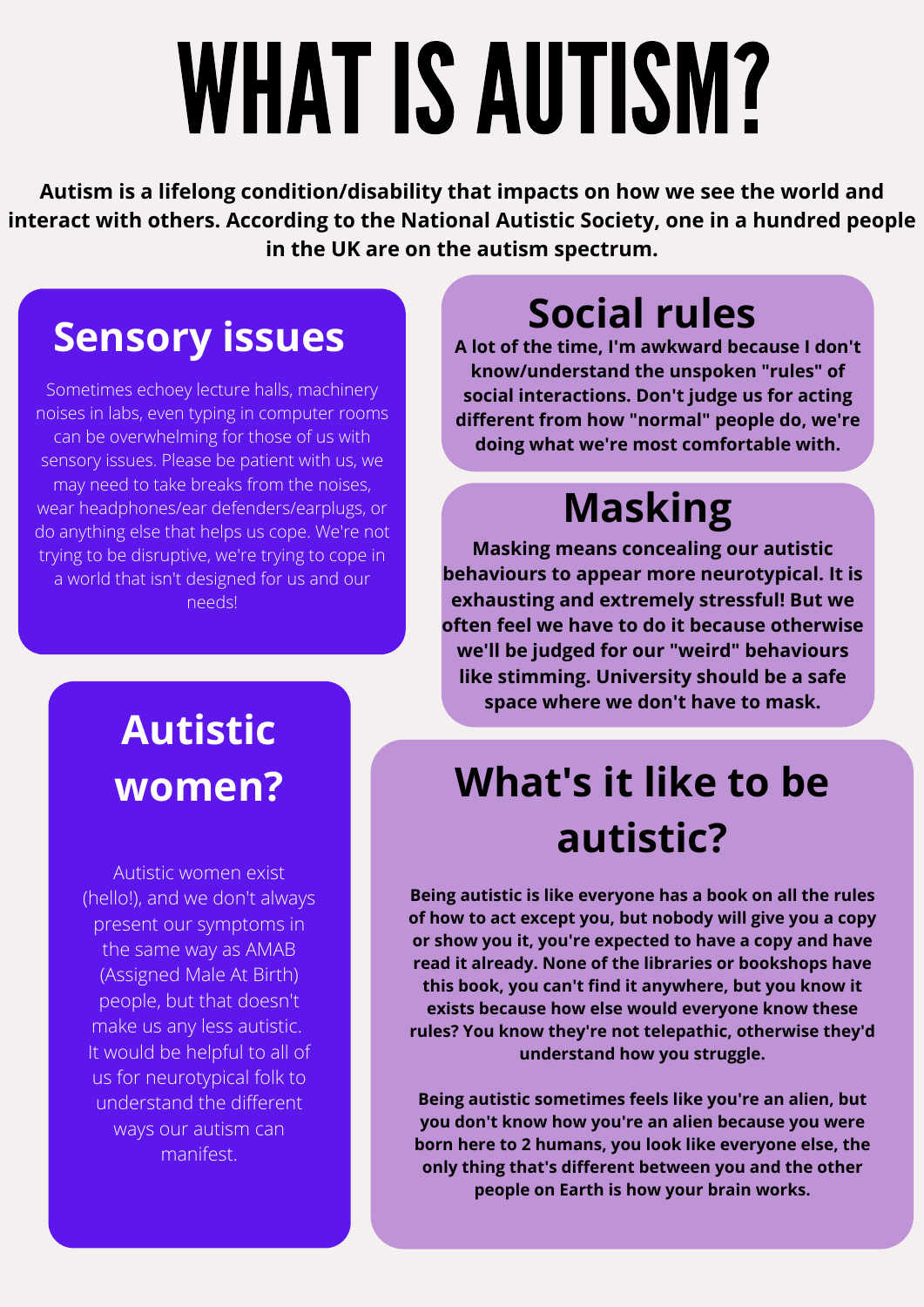### **Stimming**

I may not look like I'm not focusing because I'm fiddling with my hands, making strange noises, playing with my hair etc. but I am focusing. This is how I focus, it's called stimming. If I try to focus like a "normal person" (that is a harmful term, implies that not being normal is a bad thing), I end up focusing on how to focus "correctly" rather than what I'm meant to be focusing on!

#### **There is no 'right way' to concentrate.**

Just because I'm not looking at you, doesn't mean I'm not listening to you. Don't worry that I'm not paying attention, or judge me for fidgeting/staring out the window - that means I'm more likely to be listening!

### **Every autistic person is different**

If you've met one autistic student, you've met one autistic student - we are all individuals and have our own strengths and our own areas we might need more support with. If in doubt - ASK!

#### **This is what a spectrum really looks like (it's not 'less autistic' --> 'more autistic'):**

# **Autism can impact:**

- **Social communication**
- **Sensitivity to light, sound and touch**
- **Anxiety**
- **Focused interests**  $\bullet$ **and hobbies**
- **Repetitive behaviour**
- **Meltdowns and shutdowns**

**(National Autistic Society, 2021)**

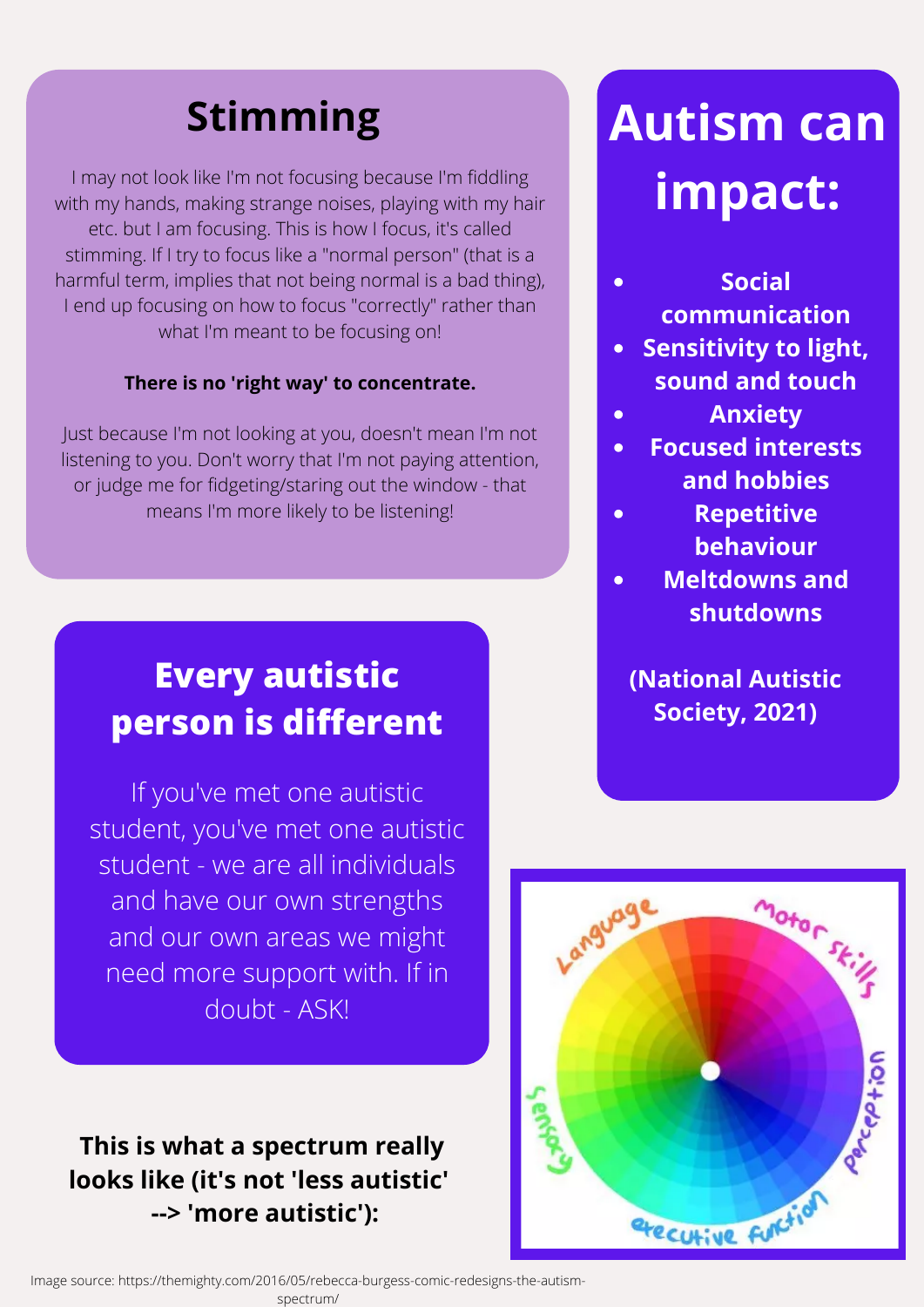# PLEASE DON'T DO THIS.

Please think about the language and terminology you use to refer to us. Call us autistic people, not people with autism! Being autistic isn't a bad thing, it's not something we can stop being or separate from who we are, it's a part of us. Our brains are just wired differently to yours, and the world is designed for how your brain is wired.

### **Superpowers**

Please don't say "special abilities" or "superpowers" we're not "superheroes", we're people too, just think a bit differently.

We are not all savants or STEM geniuses the way you might see on TV. Stop assuming we are. Stop assuming that just because we're at a Russel group university we are so smart that our autism doesn't affect us - that really isn't the case for everyone

### **Functioning labels**

These are extremely harmful. I'm not a "high functioning autistic", I just happen to cope better in certain situations than other autistic people do because I have developed coping strategies that work well for me. In other situations, I struggle a lot because I haven't refined those coping strategies.

How well we "function" in certain situations is only relevant to us, and anyone involved in figuring out any adjustments we need. To everyone else, I'm just autistic, you don't need to know how "high functioning" I am.

r\*\*\*\*\* is a slur

I don't "struggle with autism"

I'm not 'high-functioning" (even if you think I am)

I am not a child.

I don't need mothering, or your patronising empathy, even if you mean well.

### **Give me a break**

I mask. I hold back from stimming. I do not complain about the sound of the microwave, the fridge, the way the door shuts or the way you type. But the ONE time I ask for something to change, I am annoying or I am too much. I adjust my behaviour every day so I can come across as neurotypical (because of my own insecurities, no one on the spectrum should have to do this at all) so could you give me a break at least once? When I ask for the music to be turned down could you just do it? Could you not point out my stimming?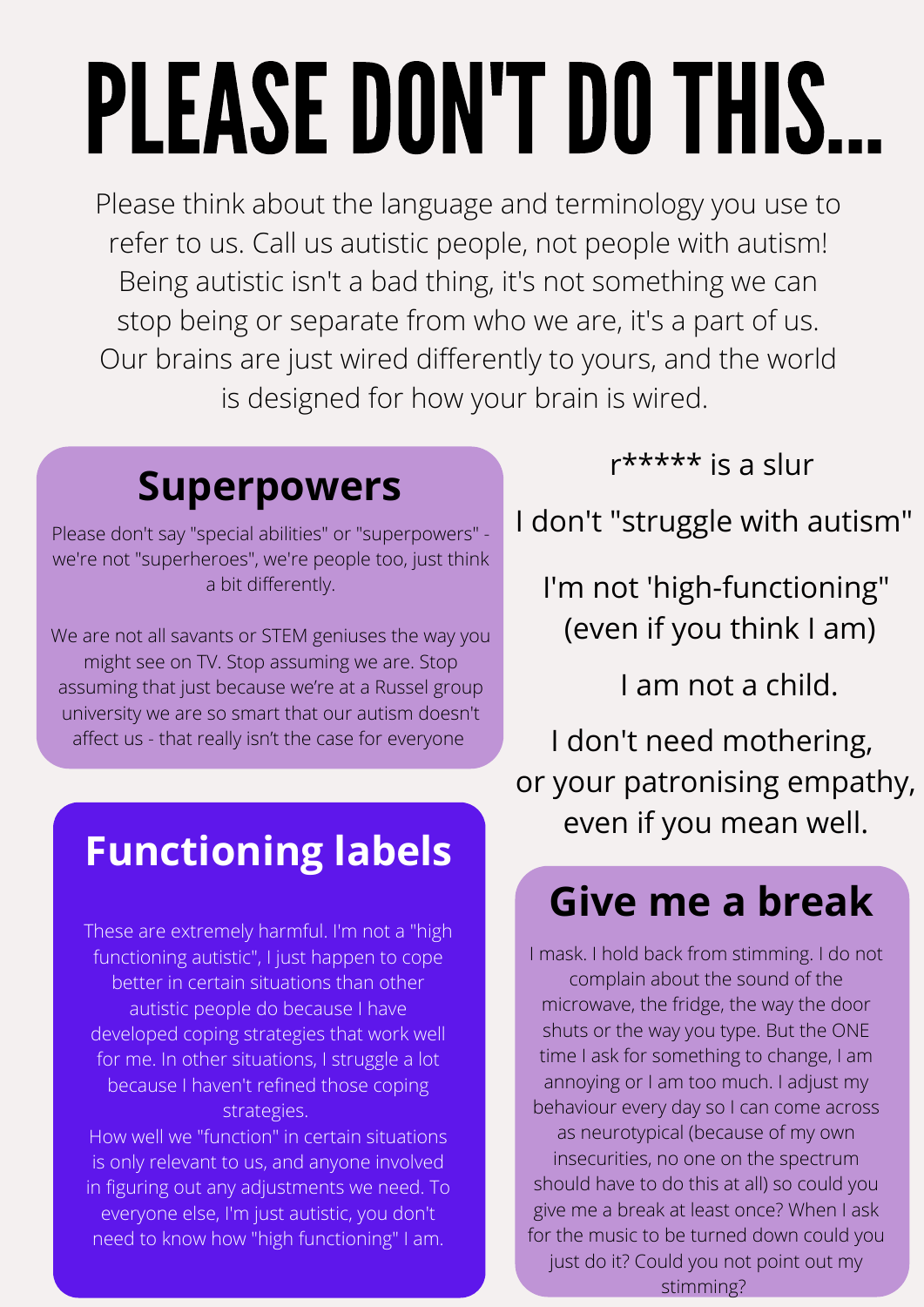# TEACHING AND LEARNING

# **Reasonable adjustments**

Adjustments aren't "giving you an advantage" or "making it easier for you than it is for us" (these are verbatim quotes I've heard, they made me reluctant to seek the adjustments I needed because I didn't want to be viewed negatively), they make sure that we have the opportunity to do as well as a neurotypical person would in the same situation without adjustments. It's like giving a shorter person a box to see over a fence a taller person can see over without that box, rather than them having to climb the fence to see over it.

# **Clarity of expectations**

- If you give us a giant list of suggested readings, please in some way order them, so not just overloaded with "these 10 books may be useful", please say which will be most useful or order them in some way.
- If a supervisor asks me to do something that is an insane amount of work there is often the unspoken  $\bullet$ knowledge that you don't actually have to complete all of that work before the next week. I can't tell, and will stress and overwork until everything is done. Be specific with what actionable tasks you need the person to do and by when.
- I think some lecturers can be too reluctant to provide model answers/ guidance, as they don't want to 'lead us' too much. But they are very helpful so that I know exactly what you want me produce, much more so than just assessment guidelines, however detailed. Similarly, mock papers for exams are essential, especially when the format has changed.
- I often find it difficult to understand assignment briefs set and can often end up doing the wrong thing or getting confused. This means certain assignments will take me much longer than others as I spend a lot of my time trying to work out what I'm being asked to do. I'm not sure of it would be possible for lecturers to make clearer instructions but maybe it would be good to have slots available for one-to-one sessions where certain courseworks are described to us if needed?